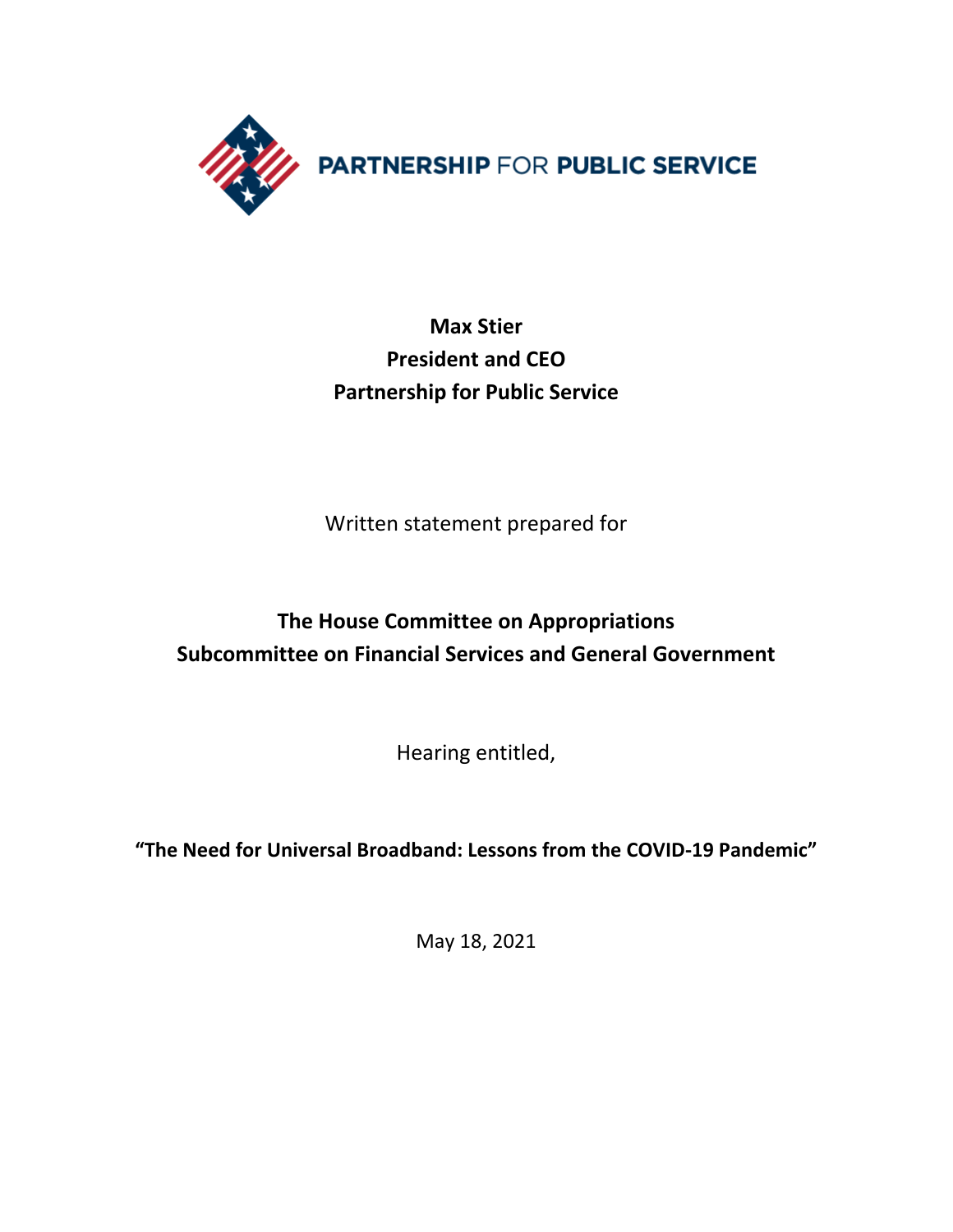#### **Introduction**

Chairman Quigley, Ranking Member Womack, and members of the Financial Services and General Government Subcommittee, thank you for the opportunity to appear before you today to discuss the importance of modernizing the federal government's online service delivery.

I am Max Stier, President and CEO of the Partnership for Public Service, a nonpartisan, nonprofit organization that strives for a more effective government for the American people.

The Partnership works to improve our federal government in many ways. We work with federal employees to strengthen their leadership skills, prepare them to build strong teams and work across organizational boundaries. We help agencies to attract top talent, engage and support their workforce, manage performance and foster innovation. Our programs help acclimate new political appointees to government, and through our Center for Presidential Transition we support presidential candidates and their teams in laying the groundwork for a new administration or for a president's second term. We also honor the important contributions that federal employees make every day to help strengthen and protect our country through our annual Samuel J. Heyman Service to America Medals program.

Core to our work is the belief that Americans deserve accessible, user-friendly services from their government, whether they are veterans in need of health care, taxpayers seeking IRS assistance or college students applying for financial aid. The private sector sets a high bar with its services that government must also clear – one [survey](https://www.accenture.com/t20161102t223245__w__/us-en/_acnmedia/pdf-35/accenture-digital-citizen-experience-pulse-survey-pov.pdf) found that 85% of customers expect government to meet or exceed standards set by commercial services.<sup>1</sup> Unfortunately, the public consistently rates federal agencies [far behind](https://go.forrester.com/blogs/us-federal-cx-eked-out-a-new-high-but-still-trails-the-private-sector/)<sup>2</sup> other sectors and industries in terms of customer satisfaction, leading to a lack of  $\frac{\text{trust}^3}{\text{in}}$  $\frac{\text{trust}^3}{\text{in}}$  $\frac{\text{trust}^3}{\text{in}}$  in government overall, a figure that is currently near an all-time low.

Fortunately, there are bright spots across government where agencies are improving the customer experience – providing models that others might replicate. For example, over the last six years, the Department of Veterans Affairs has set customer experience as its top priority, established a wellresourced Veterans Experience Office, developed its leaders to drive improvements and wrote customer experience principles into its department-wide regulations. Trust in the VA among veterans rose by 18% between 2016 and 2020, and in 2019 the VA's National Cemetery Administration scored a [97 out](https://content.govdelivery.com/accounts/USVANCA/bulletins/25b82f6) of 100<sup>4</sup> on the American Customer Satisfaction Index, the highest score ever recorded by any private or public sector organization.

<sup>1</sup> Accenture, "Digital Government: Great Expectations and Untapped Potential." 2016. Retrieved from https://www.accenture.com/\_acnmedia/PDF-109/Accenture-Digital-Citizen-Experience-Pulse-Survey-Highlight.pdf <sup>2</sup> Forrester, "US Federal CX Eked Out A New High But Still Trails The Private Sector," October 1, 2020. Retrieved from https://go.forrester.com/blogs/us-federal-cx-eked-out-a-new-high-but-still-trails-the-private-sector/. <sup>3</sup> Pew Research Center, "Americans' Views of Government: Low Trust, but Some Positive Performance Ratings," September 14, 2020. Retrieved from https://www.pewresearch.org/politics/2020/09/14/americans-views-ofgovernment-low-trust-but-some-positive-performance-ratings/.

<sup>4</sup> U.S. Department of Veterans Affairs, "The National Cemetery Administration Tops Customer Satisfaction Survey," September 6, 2019. Retrieved from https://content.govdelivery.com/accounts/USVANCA/bulletins/25b82f6.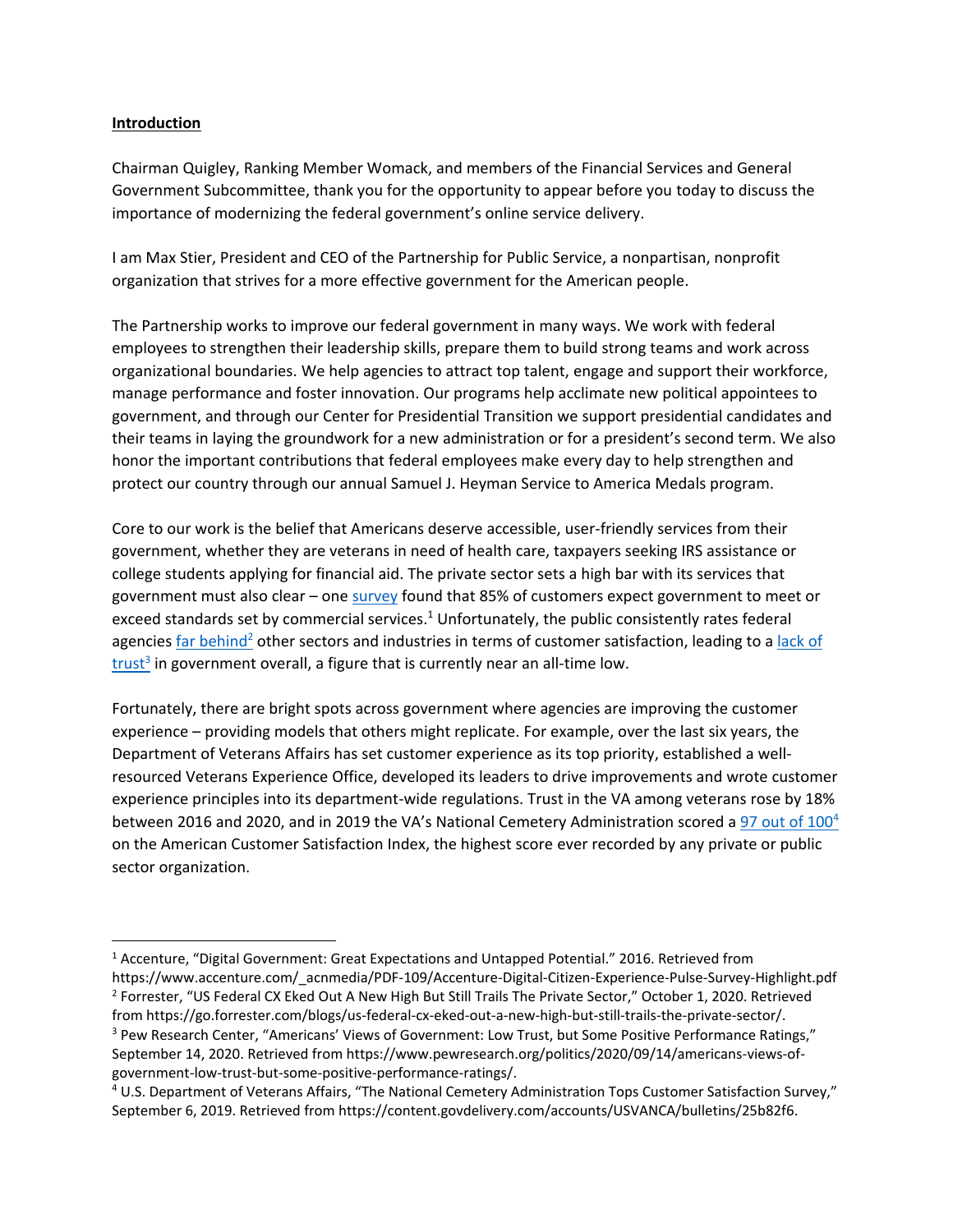The Partnership is working with federal agencies to accelerate effective customer experience practices, help government earn the public's trust and deliver services more equitably. Through our research and events, we share knowledge and leading practices on improving the customer experience with federal services. We also advocate for removing policy and legislative barriers that agencies face when delivering services, and we publish research insights on their performance that help hold agencies accountable for improving customer service.

Our research highlights the government's opportunity to modernize its approach and deliver intuitive, simple, user-friendly online services. However, with many of government's customers lacking reliable internet access, doing so requires addressing the digital divide.

### **Benefits of effective online service delivery**

A government that serves the public online is more effective, efficient, user-friendly and secure. The federal government is continuing to modernize its service delivery capabilities and bring more core services online. This is essential for ensuring that government can manage information effectively, meet public expectations, control costs and adapt to changing customer needs.

Delivering modern online services to the public can help the government:

- **Reduce costs**. The IRS spends an [estimated](https://www.nextgov.com/emerging-tech/2018/02/it-costs-taxpayers-41-phone-call-irs/145870/) \$41 to field each phone call it receives, as opposed to pennies when a taxpayer resolves their issue online.<sup>5</sup>
- **Enhance security**.Providing an easy online option to report a lost or stolen passport resulted in a [46% increase](https://ourpublicservice.org/wp-content/uploads/2017/03/9e630a96a9480ae7322dd4bca1068350-1490907903.pdf) in reporting, helping the State Department to cancel more missing passports and ensure the security of these documents.<sup>6</sup>
- **Improve data and information management**. A mobile app increased th[e accuracy and](https://ourpublicservice.org/wp-content/uploads/2017/03/9e630a96a9480ae7322dd4bca1068350-1490907903.pdf)  [frequency](https://ourpublicservice.org/wp-content/uploads/2017/03/9e630a96a9480ae7322dd4bca1068350-1490907903.pdf) of wage information reported to the Social Security Administration, helping the agency improve data accuracy and reduce improper payments.<sup>7</sup>
- **Increase customer satisfaction.** Satisfaction with filing taxes electronically is [14 points higher](https://ourpublicservice.org/our-work/customer-experience/individual-taxpayer-services-2/) than paper filing. People who file taxes online have a better experience, and because the process is easier, they are more likely to complete the steps need to fulfil their tax obligations.<sup>8</sup>
- **Expand access**. Online benefit applications help all levels of government increase access by [integrating benefit applications](https://www.codeforamerica.org/programs/integrated-benefits) across programs, ensuring that more people register for benefits for which they are eligible.<sup>9</sup> This also helps governments manage program data more effectively

government," March 22, 2017. Retrieved from https://ourpublicservice.org/wp-

<sup>&</sup>lt;sup>5</sup> Nextgov, "It Costs Taxpayers \$41 Per Phone Call To IRS," February 9, 2018. Retrieved from

[https://www.nextgov.com/emerging-tech/2018/02/it-costs-taxpayers-41-phone-call-irs/145870/.](https://www.nextgov.com/emerging-tech/2018/02/it-costs-taxpayers-41-phone-call-irs/145870/) <sup>6</sup> Partnership for Public Service, "The Most Important Customer: Improving the citizen experience with

government," March 22, 2017. Retrieved from https://ourpublicservice.org/wp-

content/uploads/2017/03/9e630a96a9480ae7322dd4bca1068350-1490907903.pdf.

 $7$  Partnership for Public Service, "The Most Important Customer: Improving the citizen experience with

content/uploads/2017/03/9e630a96a9480ae7322dd4bca1068350-1490907903.pdf.

<sup>8</sup> Partnership for Public Service, "Government For the People: Profiles on the Customer Experience." Retrieved from https://ourpublicservice.org/our-work/customer-experience/individual-taxpayer-services-2/.

<sup>9</sup> Code for America, "Making it easier for people and families to access all their benefits in one place," 2020. Retrieved from https://www.codeforamerica.org/programs/social-safety-net/integrated-benefits/.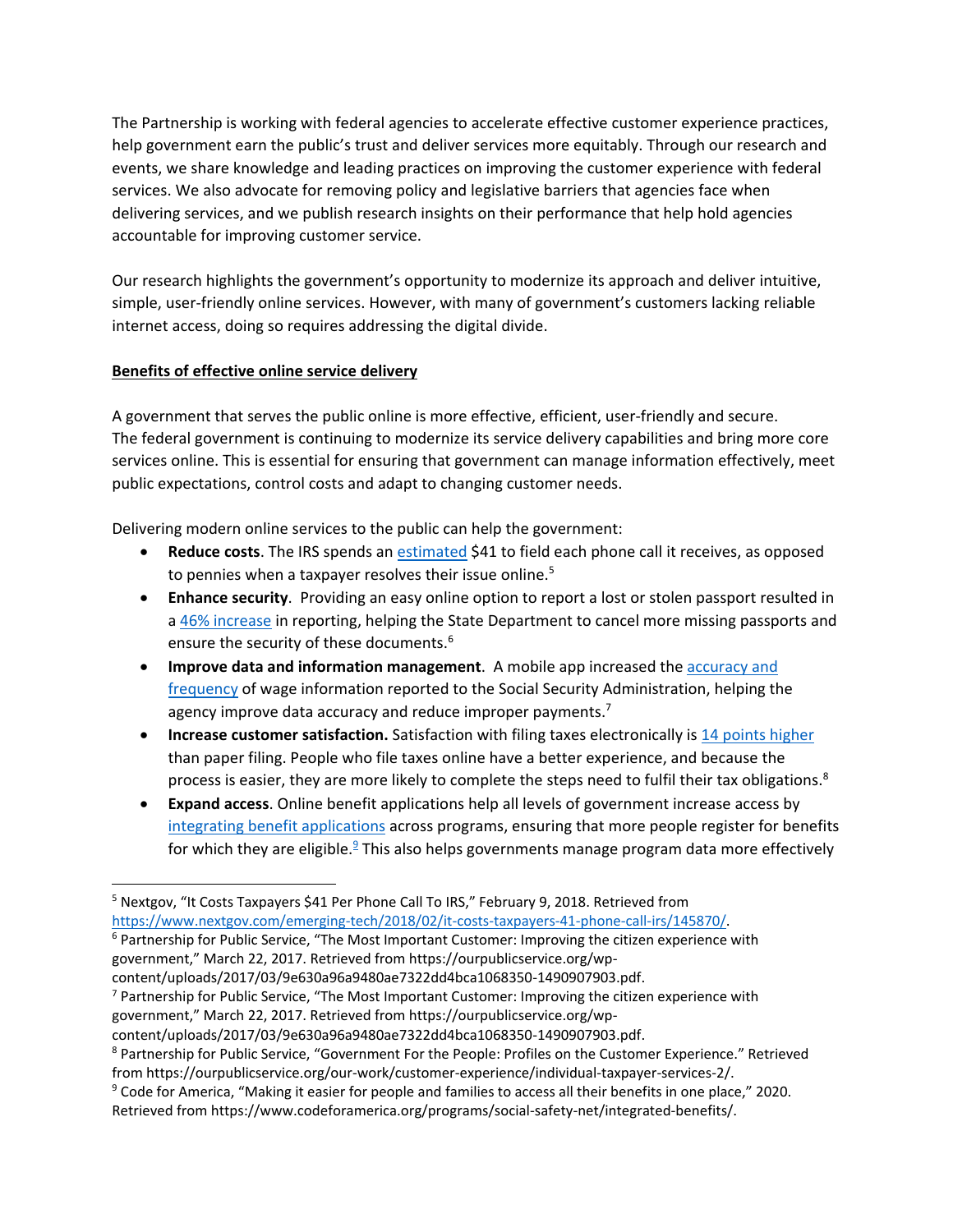and improve performance – for example, by sharing applicant data across programs, rather than building new and siloed systems to collect and store data for each program. Unfortunately, though, as of 2019 [no states](https://www.codeforamerica.org/features/bringing-social-safety-net-benefits-online/) had a combined application process for all five of their major social safety net benefit programs. $\frac{10}{10}$ 

#### **The importance of investing in online federal services**

It is important to remember that access to high-speed internet is not an end in itself, but a tool for achieving other incredibly important goals such as improved education, better healthcare and accelerated economic development. Because of this, government should be thinking beyond simply ensuring availability of high-speed internet toward promoting technological literacy among those who may struggle to use digital services and ensuring that those services are built to be simple, intuitive and easy-to-use – even for populations that are not particularly tech savvy.

**The coronavirus pandemic supercharged the need for government to deliver modern online services and collaborate digitally. Several agencies rose to the challenge, but some struggled to make the shift due to antiquated technology and paper-based processes.** The coronavirus pandemic required many federal agencies to drastically transform their service delivery strategies almost overnight – and in most cases this entailed shifting to digital services. Many agencies rose to the challenge, finding creative ways to connect with their customers and maintain important services. This required both government employees and the public to have reliable internet access.

Some examples include:

**Expanded VA telehealth services.** The Veterans Health Administration quickly expanded telehealth capabilities for both mental health and medical services so veterans could get treatment without risking exposure to the virus. About a month after the crisis reached the U.S., [health care video visits](https://mobile.va.gov/app/va-video-connect) had increased seven-fold with more tha[n 18,000 daily visits.](https://bit.ly/3hmVcQW) After increasing agency bandwidth, the VHA was conducting 169,000 video visits each week by late August, a more than 1,000% increase since the pandemic began. The Partnership highlighted this amazing achievement by awarding executives from the VA's Office of Connected Care with a [Service to America Medal](https://servicetoamericamedals.org/honorees/neil-c-evans-m-d-kathleen-l-frisbee-ph-d-and-kevin-galpin-m-d/)<sup>11</sup> for management excellence in 2020.

**New digital options for farm loans**. The pandemic closed most U.S. Department of Agriculture field offices just as many farmers and ranchers were struggling with plummeting prices, labor shortages and supply chain disruptions. To keep critical financial support moving, USDA adopted new digital tools for secure online file sharing, electronic signatures and video conferencing, which helped facilitate farm loan application and closing processes.

**Virtual Medicare customer support**. When the pandemic hit, the Centers for Medicare and Medicaid Services was receiving a flood of calls about topics such as whether Medicare covered coronavirus tests, and what telehealth services were covered. However, the contact centers where agents worked to answer those questions were closed for safety. Working with private sector partners, CMS quickly

<sup>&</sup>lt;sup>10</sup> Code for America, Bringing Social Safety Net Benefits Online Examining online platforms for all 50 states," August 2019. Retrieved from https://www.codeforamerica.org/features/bringing-social-safety-net-benefits-online/. <sup>11</sup> Partnership for Public Service, "Samuel J. Heyman Service to America Medals," 2021. Retrieved from https://servicetoamericamedals.org/.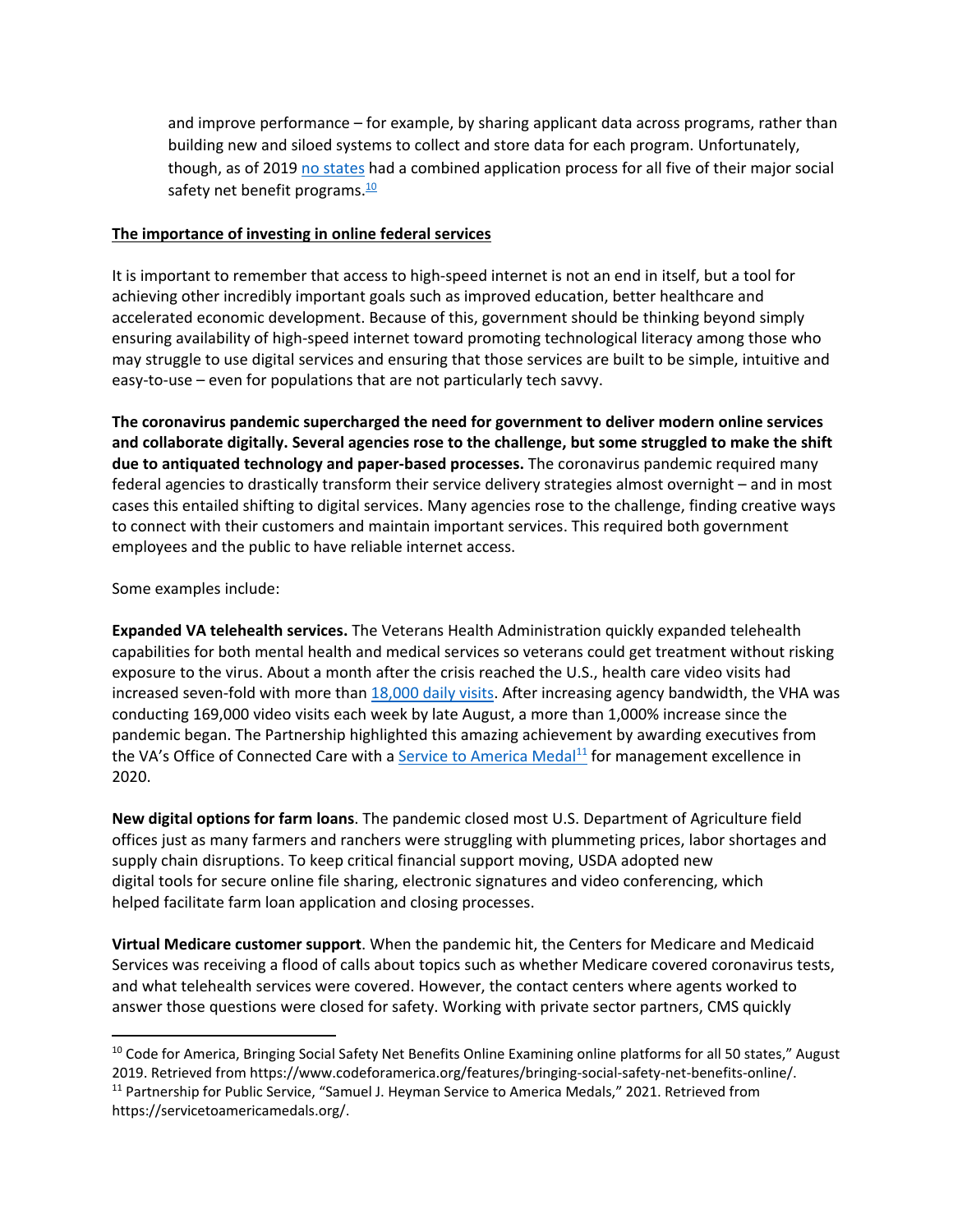transitioned about 2,000 Medicare contact center representatives from across the country to full-time telework, without disrupting customer service. This was a noteworthy achievement, as telework had not been allowed prior to the pandemic.

**Cross-agency collaboration to support coronavirus research.** A collaboration between the White House Office of Science and Technology Policy, IBM and the Department of Energy brought access to vast super-computing capacity to scientific researchers studying the coronavirus, helping them better understand the virus and test theories about how to combat the disease and control its spread.

Other federal services, particularly those relying on antiquated technology or paper-based processes, struggled to adapt and shift to new service delivery strategies, leading to backlogs and delays. In part because of technology constraints, the Department of State does not accept passport applications electronically. With passport offices closed or operating at limited capacity at the start of the pandemic, and limited staff available to receive mailed passport applications, a backlog of 1.6 million applications grew and processing times increased substantially.

#### **Challenges facing online federal services.**

**As more services move online, the federal government needs to address the digital divide to ensure equitable access.** Government has the responsibility to serve everyone, and this requires federal agencies to adapt services to people with a wide range of circumstances, situations and challenges. Unfortunately, many people who rely on federal programs and services do not have reliable access to high-speed internet. For example:

- More than [41% of Medicare beneficiaries](https://jamanetwork.com/journals/jamainternalmedicine/fullarticle/2768771) lack access to a desktop or laptop computer with a high-speed internet connection at home.<sup>12</sup>
- $\bullet$  35% [of the population on rural Tribal lands](https://www.bia.gov/sites/bia.gov/files/assets/as-ia/doc/2020.%20December.%20National%20Tribal%20Broadband%20Strategy%20FINAL-cover%20change.pdf) does not have access to high-speed internet.<sup>13</sup>
- $\bullet$  [15% of veteran households](https://docs.fcc.gov/public/attachments/DOC-357270A1.pdf)<sup>14</sup> do not have a paid subscription to the internet at home; and 42% [of rural veterans](https://blogs.va.gov/VAntage/61913/multiple-vha-partnerships-work-bring-veterans-online/)<sup>15</sup> do not have internet access that would support their use of VA telehealth and other online services.
- [60% of U.S. farmers and ranchers](https://api.unitedsoybean.org/uploads/documents/58546-1-ruralbroadband-whitepages-final.pdf) do not believe they have adequate internet connectivity to run their businesses.<sup>16</sup>

<sup>&</sup>lt;sup>12</sup> Roberts, PhD, Eric T. and Mehrotra, MD, MPH, Ateev, "Assessment of Disparities in Digital Access Among Medicare Beneficiaries and Implications for Telemedicine," August 3, 2020. Retrieved from https://jamanetwork.com/journals/jamainternalmedicine/fullarticle/2768771.

<sup>&</sup>lt;sup>13</sup> U.S. Department of the Interior, "National Tribal Broadband Strategy," January 15, 2021. Retrieved from https://www.bia.gov/sites/bia.gov/files/assets/as-

ia/doc/2020.%20December.%20National%20Tribal%20Broadband%20Strategy%20FINAL-cover%20change.pdf. <sup>14</sup> Wireline Competition Bureau, "Report on Promoting Broadband Internet Access Service for Veterans, Pursuant to the Repack Airwaves Yielding Better Access for Users of Modern Services Act of 2018," Federal Communications Commission. May 2019. Retrieved from https://docs.fcc.gov/public/attachments/DOC-357270A1.pdf.

<sup>&</sup>lt;sup>15</sup> U.S. Department of veterans Affairs, "VA partners with Microsoft to bring internet to more Veterans," June 28, 2019. Retrieved from https://blogs.va.gov/VAntage/61913/multiple-vha-partnerships-work-bring-veteransonline/.

<sup>&</sup>lt;sup>16</sup> United Soybean Board, "Rural Broadband and the American Farmer: Connectivity Challenges Limit Agriculture's Economic Impact and Sustainability," August 29, 2019. Retrieved from

https://api.unitedsoybean.org/uploads/documents/58546-1-ruralbroadband-whitepages-final.pdf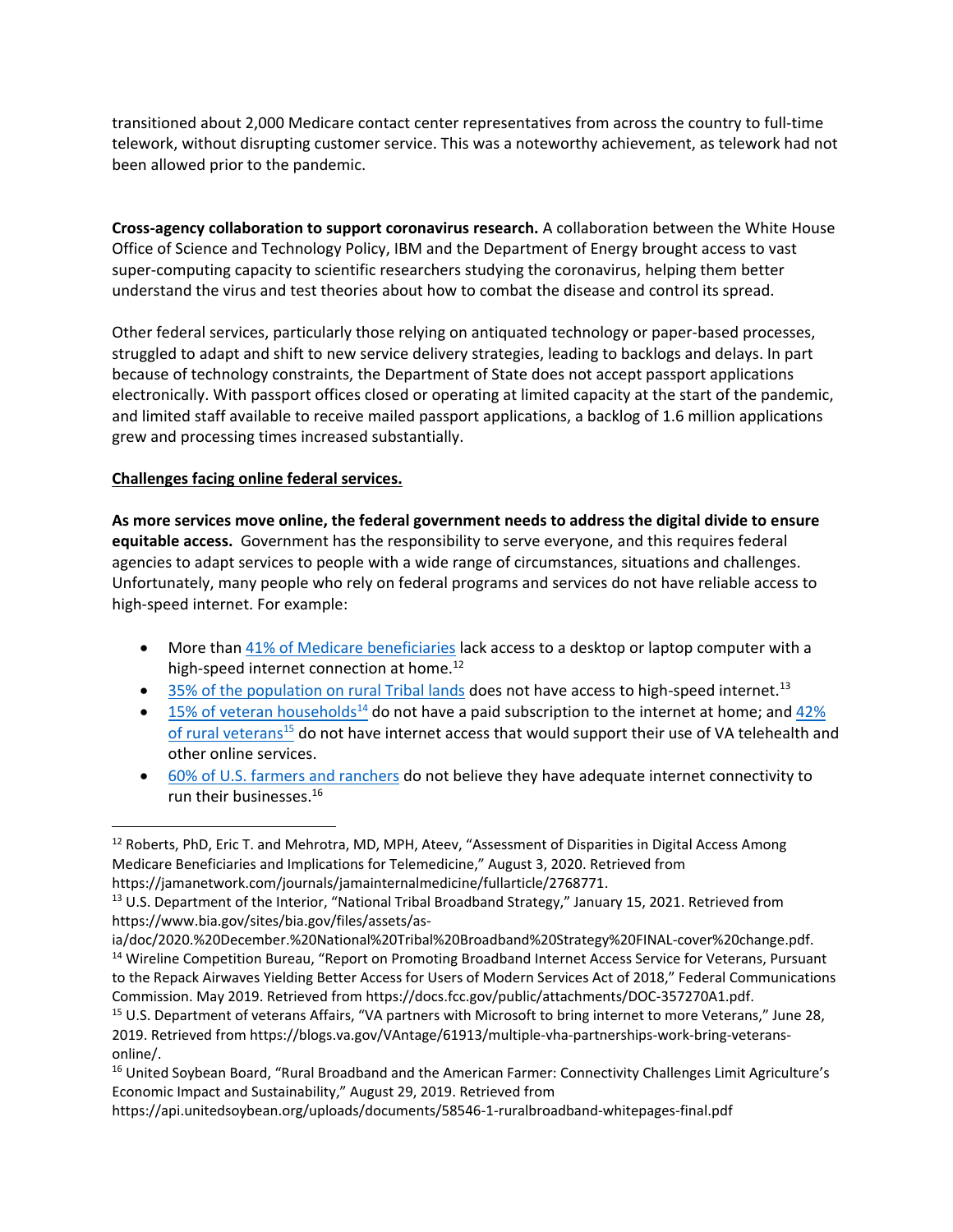This lack of reliable internet access has real-word consequences to people across the country. Rural veterans who are unable to receive telehealth services may have to travel, in some cases, more than 100 miles to a VA medical center. People may struggle to get support from the IRS that they need to file their taxes or access to their economic impact payments, with the IRS only answering about [1 in 50 calls](https://ourpublicservice.sharepoint.com/programs/Government%20Effectiveness/Forms/AllItems.aspx?id=%2Fprograms%2FGovernment%20Effectiveness%2FCustomer%20Experience%202021%20%2D%20AFS%2FGovernment%20for%20the%20People%2FCX%20Profiles%2FIRS%20Profile%2FLiterature%2FThe%20IRS%201040%20hotline%20is%20answering%20only%201%20out%20of%20every%2050%20calls%20%2D%20The%20Washington%20Post%2Epdf&parent=%2Fprograms%2FGovernment%20Effectiveness%2FCustomer%20Experience%202021%20%2D%20AFS%2FGovernment%20for%20the%20People%2FCX%20Profiles%2FIRS%20Profile%2FLiterature) on some phone lines and encouraging people to find their answers online.<sup>17</sup> And recipients of other federal programs, including Federal Student Aid, Medicare and Social Security will have a difficult time getting answers to questions and managing their benefits without reliable internet.

#### **Solutions for enhancing federal service delivery online.**

The challenges faced by those seeking support from government while caught in the digital divide are clear. Fortunately, there are steps government can take to address this issue.

#### **1) Collaborate across agencies to address the digital divide.**

Like most of the big challenges that government tackles, the digital divide is a complex problem connected to underlying issues such as education, public health, economic security and infrastructure development. No one federal agency is equipped to address these problems on its own – highlighting the need for an "all-of-government" approach. With federal agencies and programs spending billions of dollars to tackle pieces of this challenge, we need strong coordination mechanisms to ensure initiatives are working towards common goals, sharing information, using resources effectively and not duplicating efforts.

There are several options for coordinating digital divide efforts across government. Cross-agency councils are often helpful mechanisms for driving collaboration. Under the Obama administration, the federal government convened a Broadband Opportunity Council to coordinate efforts on broadband deployment and adoption. The Biden administration could consider reinstating a version of this council – starting with a review of the achievements and challenges of the previous council to frame a future vision for its work.

Other existing mechanisms and structures could also help drive collaboration. Sitting at the "center-ofgovernment," the Office of Management and Budget is a natural hub for cross-agency collaboration. OMB could look for opportunities to coordinate more effectively on the digital divide through the crossagency priority goals required by the GPRA Modernization Act.<sup>18</sup> Through a cross-agency priority goal and issuance of the first-ever government-wide guidance on improving the customer experience, OMB and agencies have made substantial progress in transforming how the government delivers services. Small investments in additional staff and funding for this effort could have an outsized effect. OMB's coordinating role is currently staffed with one full-time OMB employee and a few detailees; with additional support, OMB, including the U.S. Digital Service, would have more capacity to coordinate

 $17$  Singletary, Michelle, "If you call the IRS, there's only a 1-in-50 chance you'll reach a human being," Washington Post. April 23, 2021. Retrieved from https://www.washingtonpost.com/business/2021/04/23/irs-1040-hotline/. <sup>18</sup> P.L. 111-352.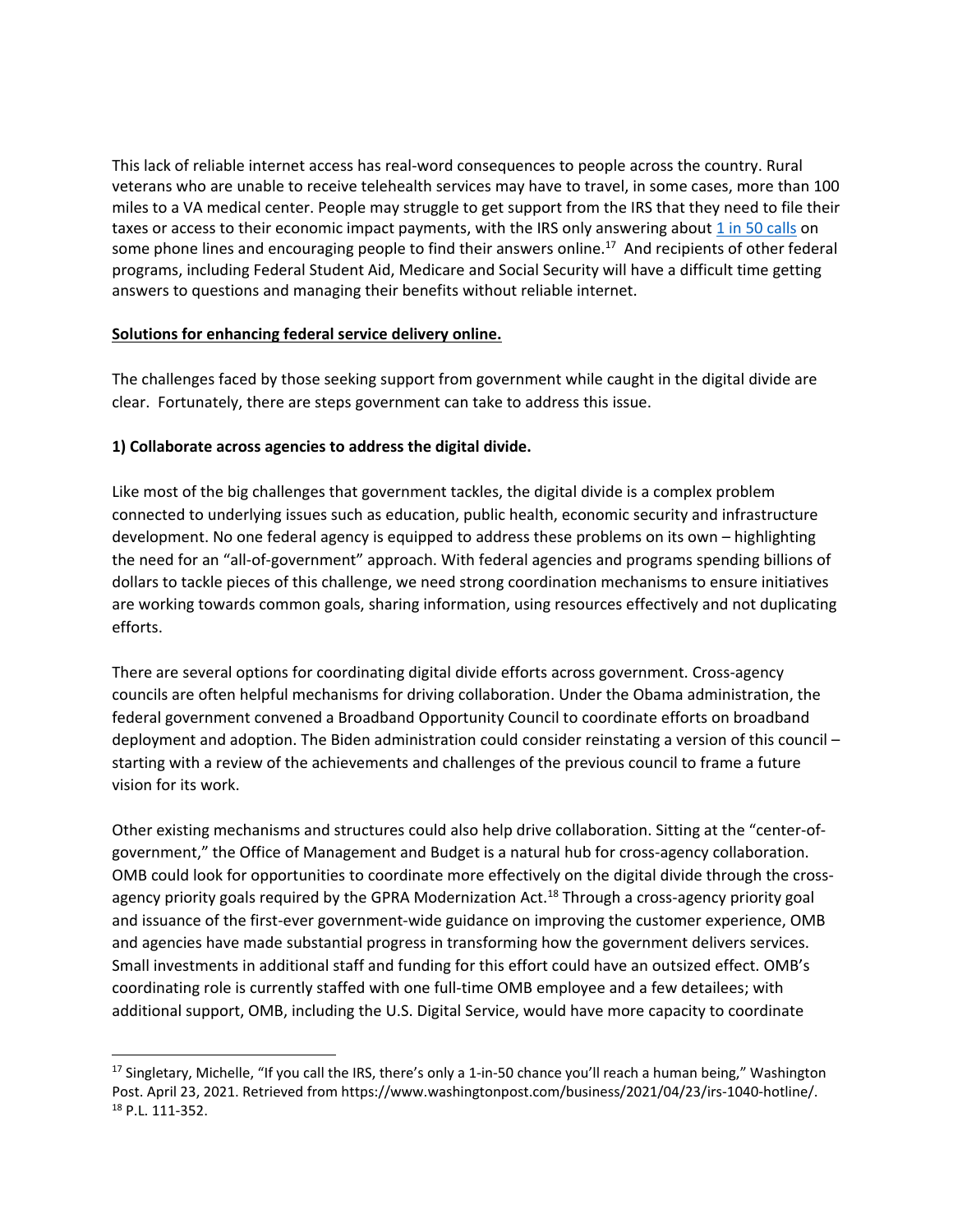across agencies and ensure that digital services are well-designed, and that those lacking access to online services have other options.

### **2) Leverage public-private partnerships.**

Just as agencies must work together to address the digital divide, they should also build partnerships with the private sector. The VA provides a strong example which could be replicated by other agencies that serve populations who lack internet access. The Veteran's Health Administration formed an alliance with Microsoft and internet service providers to identify opportunities to bring broadband to rural areas with large veteran populations. Similarly, the IRS leverages extensive partnerships and information sharing with the tax preparation industry to streamline its online services. For example, taxpayers can update some of their IRS account information, including what language they want the agency to communicate with them in, directly in private tax preparation software.

## **3) Deliver a modern digital experience.**

Access to the internet is not enough. People will not use digital services that are poorly designed, and this is especially true for people who may have low levels of digital savvy and comfort. Government's online services need to be simple, intuitive and designed around user needs. Congress should pass the bipartisan Federal Agency Customer Experience Act of 2021 (FACE Act), which has been favorably reported by the Senate Committee on Homeland Security and Governmental Affairs.<sup>19</sup> The bill would streamline the process agencies use to collect customer feedback when designing services and would hold agencies accountable by requiring publicly reported data and customer feedback. The FACE Act will enable data and insights that will help the government create a better customer experience across the board.

Federal agencies also have more work to do in implementing the  $21<sup>st</sup>$  Century IDEA Act, a law that requires federal websites to meet minimum standards for accessibility, ease of use and security. The law was passed more than two years ago but the Office of Management and Budget has yet to develop guidance for agencies on the details of meeting this mandate, slowing implementation. Ten members of the House recently **[requested](https://oversight.house.gov/sites/democrats.oversight.house.gov/files/2021-05-06.GEC%20et%20al.%20to%20Young-OMB%20re%2021st%20Century%20IDEA.pdf)** that OMB issue guidance by June.<sup>20</sup>

## **4) Give the federal workforce the tools and flexibility they need to serve the public effectively.**

Most federal employees are incredibly dedicated and passionate about serving the public. Unfortunately, they are often hampered by outdated technologies – or stuck following strict policies that make it difficult for them to help customers. For example, the IRS's outdated IT systems limited many of its employees from working remotely once the pandemic struck, causing lengthy service delivery delays.

<sup>19</sup> S.671.

<sup>&</sup>lt;sup>20</sup> House Committee on Oversight and Reform, Letter to Acting Director Shalanda Young, May 6, 2021. Retrieved from https://oversight.house.gov/sites/democrats.oversight.house.gov/files/2021-05- 06.GEC%20et%20al.%20to%20Young-OMB%20re%2021st%20Century%20IDEA.pdf